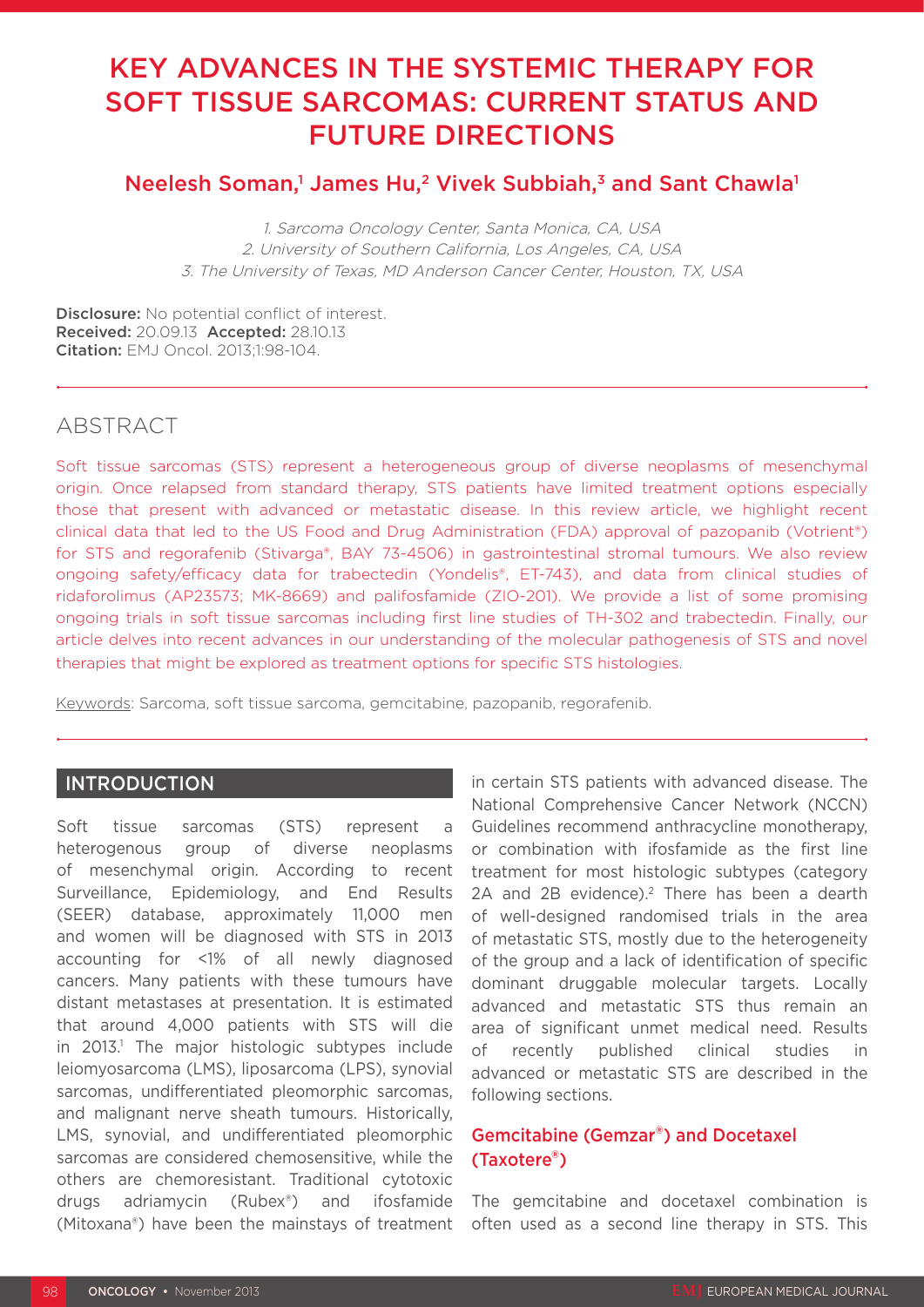combination is more active in uterine LMS and undifferentiated high-grade pleomorphic sarcoma than other subtypes. The possible synergistic effect of gemcitabine, a DNA synthesis inhibitor and docetaxel, a tubulin stabiliser that induces apoptosis, was explored in a Phase II trial of LMS patients in 2002. Out of 34 patients enrolled, complete response (CR) was observed in 3 patients, and partial response (PR) was observed in 15 patients for an overall response rate (ORR) of 53%.<sup>3</sup> A randomised Phase II study in 2007 showed an improvement in median progression-free survival (PFS) for the combination treatment (6 months) versus gemcitabine therapy alone (3 months). The objective response rate of 16% versus 8% and the median overall survival (OS) of 18 months versus 12 months in favour of the combination arm was demonstrated in a population that included several subtypes, but was especially pronounced in uterine LMS.4 In this study, a fixed infusion rate of gemcitabine was used based on prior reports of a favourable pharmacokinetic profile and efficacy in STS.5

In a study of LMS patients, the French TAXOGEM study found no differences in treatment with single agent gemcitabine or the combination of gemcitabine and docetaxel. The objective response rates were 19% in the gemcitabine group, 24% in the gemcitabine plus docetaxel group for uterine LMS, and 14% and 5% for non-uterine LMS. The median progression-free survival times were not significantly different for either group: 5.5 months and 4.7 months for uterine LMS, and 6.3 months versus 3.8 months in non-uterine LMS.<sup>6</sup> Although the SARC and TAXOGEM studies differed in study design, patient selection, and slightly different dose intensities, and schedules of fixed dose gemcitabine, it is unclear whether any of these factors could explain the differences in outcome. Despite these differences, gemcitabine with or without docetaxel are preferred agents in first or second line treatment of a wide variety of STS subtypes, especially LMS.

#### Pazopanib (Votrient®)

Agents against the vascular endothelial growth factor (VEGF) axis have been well-studied in STS. Sorafenib (Nexavar®), a tyrosine kinase inhibitor of platelet-derived growth factor receptors (PDGFR), VEGFR-1, VEGFR-2, and VEGFR3, was shown to be minimally active in highgrade STS patients who had 0-1 prior therapies.

Response rates of less than 5% were noted, but PFS at 3 months and 6 months were 53% and 22%, respectively. 61% of patients required dose reductions due mostly to dermatologic toxicities.7 The highest response rates in this study were in angiosarcoma patients (14% PR). Sunitinib (Sutent®), another multi-targeted TKI was tested in STS patients who had received 0 to 3 prior therapies. There was one response in 48 patients and the 4-month progression-free survival was 22%. This study included patients with rare sarcomas such as giant cell tumours, alveolar soft part sarcoma, chordoma, and desmoplastic small round blue cell tumours.<sup>8</sup> Thus, other than angiosarcoma and other less common subtypes, VEGF-TKI's have not been shown to be highly active in patients with STS.

Pazopanib however, is a multi-tyrosine kinase inhibitor of vascular endothelial growth factor receptor (VEGFR-1, 2 and 3), platelet derived growth factor receptor (PDGFR-A and B), and v-kit Hardy Zuckerman 4 feline sarcoma viral oncogene homolog (c-kit) that demonstrated activity in Phase II studies in non-adipocytic sarcomas. It was initially US Food and Drug Administration (FDA)-approved for advanced renal cell carcinoma in 2009. Recently, pazopanib received approval by the FDA in patients with advanced soft tissue sarcoma (except adipocytic STS or gastro-intestinal stromal tumours) who have received prior chemotherapy. The approval was based on a randomised double blind placebo-controlled multicenter trial of patients with metastatic STS who had received an anthracycline containing regimen or were ineligible for it. Patients were randomised 2:1 to either pazopanib (800 mg PO QD) or placebo. The median overall survival was 12.6 months in the pazopanib arm and 10.7 months in the placebo arm (HR 0.87, 95% CI 0.67-1.12). Overall progression-free survival (PFS) in the intent to treat population was 4.6 months in the pazopanib group versus 1.6 months in the placebo group. The OS benefit correlates well with the PFS benefit of 3 months. Unfortunately, the trial was not powered to detect a statistically significant 3-month OS difference in the two arms. The OS data could also be confounded by the fact that patients received post-study therapy with trabectedin (25% versus 32%), gemcitabine (17% versus 23%) taxane (10% versus 18%) and ifosfamide (10% versus 17%). Nevertheless, the PFS benefit was seen across the pre-specified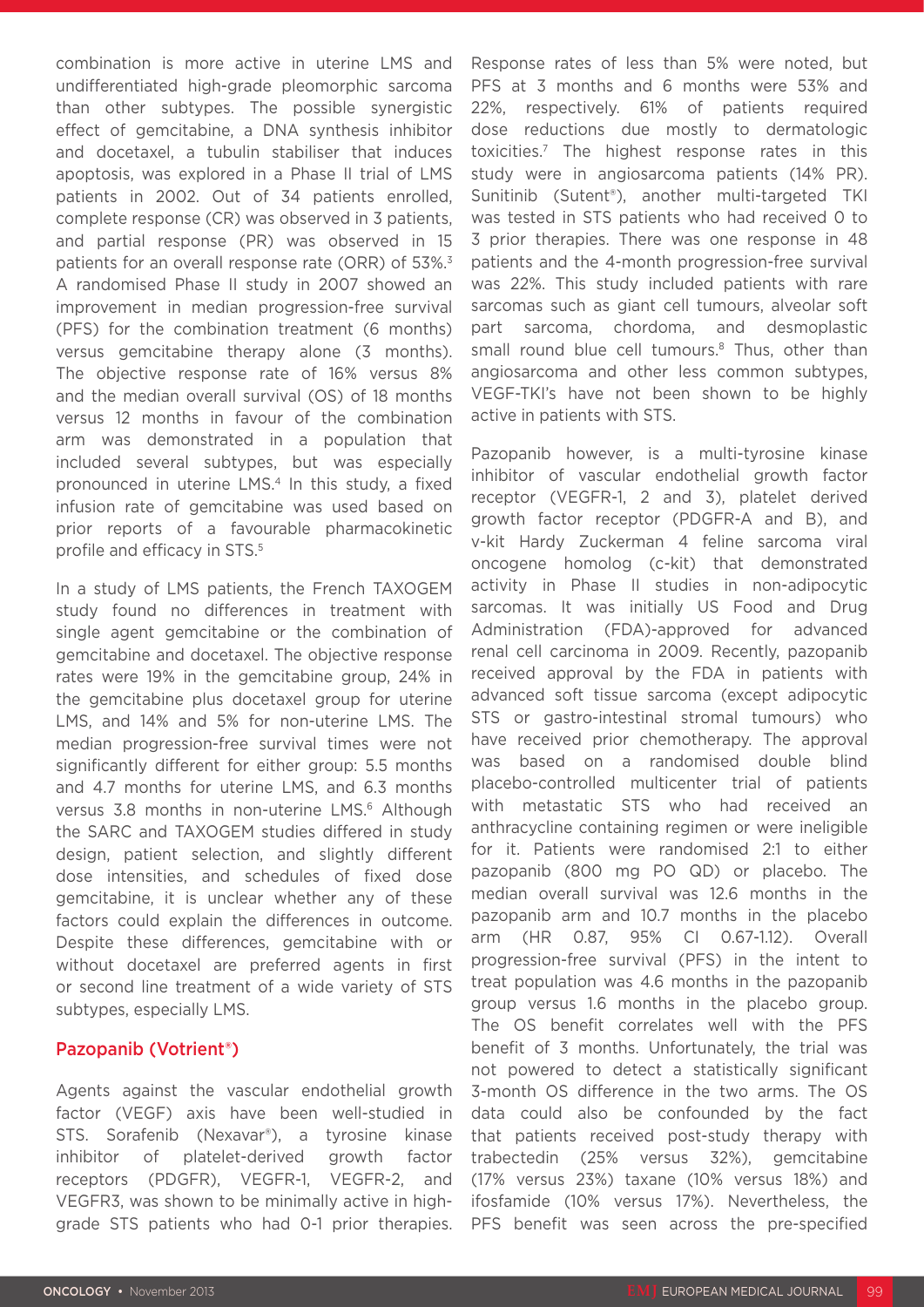subgroup analyses, and was independent of the number of prior chemotherapy agents and tumour bulk. The most common Grade 3/4 adverse events experienced by ≥5% of patients on pazopanib were fatigue, diarrhoea, hypertension, and decrease in appetite. The most common (≥20%) observed adverse events (all grades) were fatigue, diarrhoea, nausea, decreased appetite, vomiting, tumour pain, hair colour changes, musculoskeletal pain, headache, dysgeusia, dyspnoea, and skin hypopigmentation.9 The demonstration that the VEGF pathway could be exploited for therapeutic benefit in the majority of STS has opened the future for combined treatments with targeted and non-targeted agents.

#### Regorafenib (Stivarga®, BAY 73-4506)

As opposed to the recent approval of anti-VEGF agents in non-GIST STS, gastrointestinal stromal tumours (GISTs) are especially responsive to the VEGF-TKI, Sunitinib (Sutent®). The activity of sunitinib as second line therapy in GIST is well-established. The use of sequential anti-VEGF strategies has been effective in improving progression-free survival in renal cell carcinoma, and this approach is now promising in treating unresectable advanced or metastatic GIST. Regorafenib is an oral multi-tyrosine kinase inhibitor of VEGFRs 2 and 3, and RET, Kit, PDGFR and Raf kinases. In 2013, the FDA expanded the use of regorafenib to treat patients with advanced inoperable GIST unresponsive to imatinib (Gleevec®) or sunitinib. The approval was based on an international randomised double blind, placebo controlled trial of 199 patients with histologically confirmed metastatic or unresectable GIST who experienced disease progression while on sunitinib. The primary endpoint of median PFS was significantly better for the regorafenib group at 4.8 months compared to 0.9 months for patients receiving placebo (HR 0.27, 95% CI 0.19-0.39, p<0.0001). The most common drug-related adverse events (Grade 3 or higher) were hypertension, handfoot skin reaction, and diarrhoea. Serious adverse events (SAEs) occurred infrequently (<1%) and included liver damage, severe bleeding, blistering and peeling of the skin, very high blood pressure, heart attack, and perforations in the intestine.<sup>10</sup>

#### Gemcitabine Plus Dacarbazine (DTIC)

A Phase II study of dacarbazine (DTIC) with or without gemcitabine in soft tissue sarcomas showed a PFS of 4.2 months in the gemcitabine plus DTIC arm (n=57) compared to 2 months in the DTIC alone (n=52) arm (HR 0.58, 95% CI 0.39-0.86, p=0.005). Median overall survival was 16.8 months in the gemcitabine plus DTIC arm versus 8.2 months in the DTIC arm (HR 0.56, 95% CI 0.36 to 0.90, p=0.014). Overall response rate was 12 months in the combination arm versus 4% for the DTIC arm (p=0.16). A Cox regression analysis of prognostic factors for survival in the study population identified histology (LMS versus others) as significant prognostic factor for PFS and OS. Median PFS and OS were 4.9 and 18.3 months respectively for the LMS subtype in the gemcitabine and DTIC group versus 2.1 months and 7.8 months for those with non-leiomyosarcomatous subtypes. The combination of DTIC and gemcitabine was generally well-tolerated. Granulocytopenia was the most common Grade 3/4 haematologic toxicity. Febrile neutropenia was observed in 9% patients in the combination arm versus  $6\%$  in the DTIC arm.<sup>11</sup>

### Trabectedin (ET-743, Yondelis®)

Trabectedin is a novel marine antineoplastic alkaloid with a unique mechanism of action. It binds to the DNA minor groove and interferes with transcription-coupled nucleotide excision repair thereby inducing lethal DNA strand breaks, a mechanism that lends itself to increased activity in translocation-related sarcomas including myxoid LPS.12,13

It was approved in the European Union as an orphan drug for the treatment of advanced soft tissue sarcoma in patients who have failed therapy with anthracycline and ifosfamide. The approval was based on a Phase II study in LMS and LPS patients who had failed anthracycline plus ifosfamide therapy and multiple other supporting studies. $14$  The primary endpoint, time to progression (TTP) was 2.3 months in the qwk 3-hour group (N=134) versus 3.7 months in the q3wk 24-hour group (N=132). This compared well with the 3.4 month TTP in the initial 24-hour group (from 3 other Phase II studies). The PFS was 2.1 (95% CI 1.9-3.4) months in the qwk 3-hour group versus 3.5 (95% CI 2.0-4.5) months in the q3wk 24-hour group and 2.7 (95% CI 1.7 – 3.7) months in the Initial 24-hour group. The most common grade 3-4 adverse events (AEs) in the q3wk 24-hour group were increased alanine aminotransferase, (ALT) (12%), neutropenia (12%), increased aspartate aminotransferase (AST)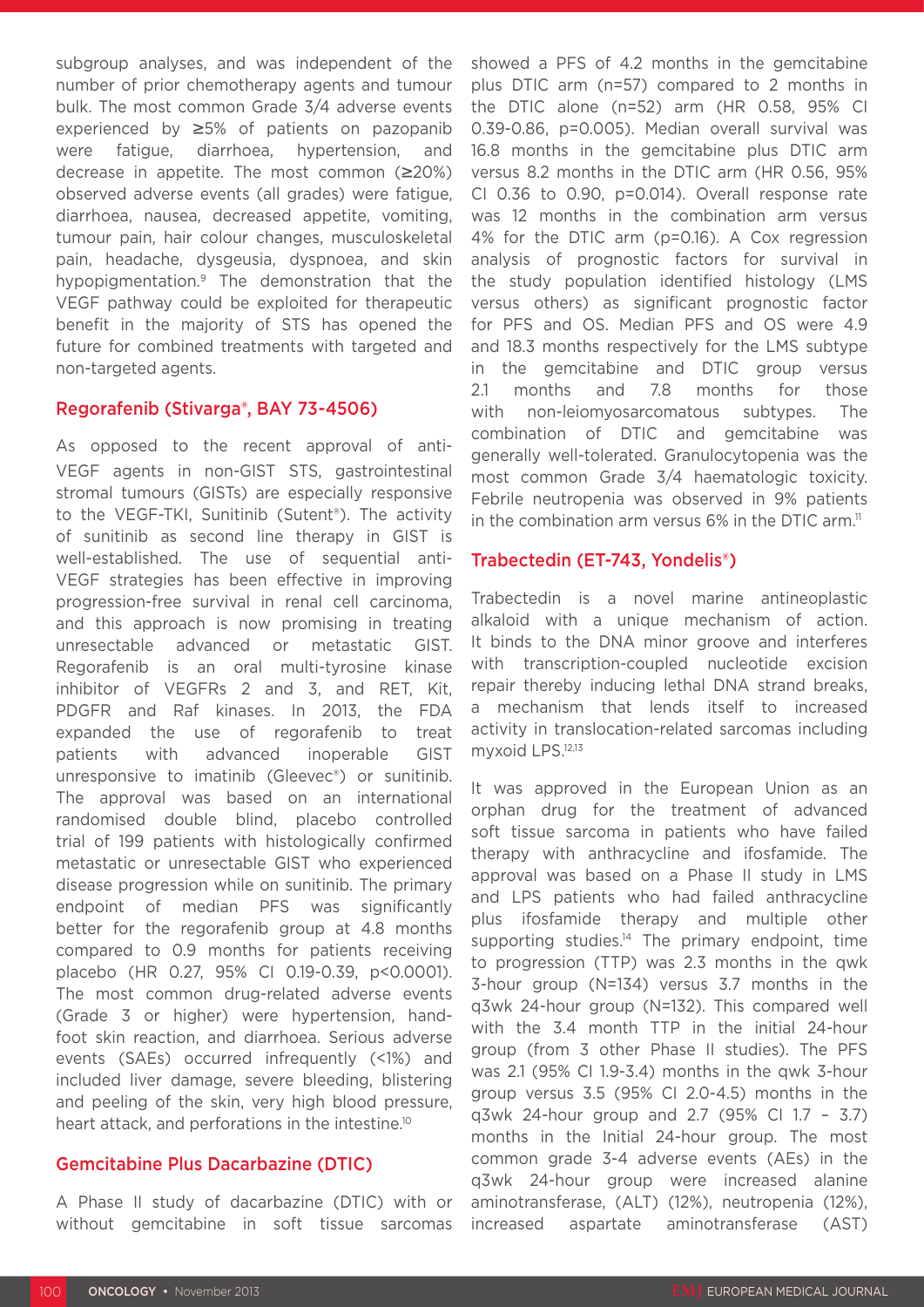(8%), and dyspnoea, fatigue, nausea, and vomiting (7% each). In addition, rhabdomyolysis leading to death was seen in five patients (0.5%) in the integrated safety database.8 The recent data from the expanded access program of trabectedin in patients with incurable soft tissue sarcoma demonstrated longer overall survival in patients with LPS (median of 16.2 months, 95% CI 14.1 – 19.5) versus other histologies (median 8.4 months, 95% CI 7.1-10.7) for the 903 patients evaluable for OS. More importantly, out of 1,895 total patients enrolled, grade 3 or 4 AEs exhibited by ≥5% of patients included nausea, increased ALT, neutropenia, anaemia, thrombocytopenia, and fatigue. These were consistent with previous studies.<sup>15</sup> The results of first line trabectedin versus doxorubicin-based treatment in translocationrelated sarcomas are expected soon. In addition, a large multi-institutional international Phase III study comparing trabectedin versus dacarbazine has recently reached its accrual goals for LPS that have failed two prior therapies (NCT01343277).

#### Ridaforolimus (AP23573; MK-8669)

The dysregulation of mammalian target of rapamycin (mTOR) pathway has been observed in many tumour types.<sup>16</sup> Ridaforolimus, a mTOR inhibitor, was found to show activity in advanced sarcomas in a Phase II study of 193 patients with 3% partial responses and 25% stable disease response.17 Ridaforolimus was not approved by the FDA as maintenance therapy, in patients with either soft tissue or bone sarcomas who had achieved at least a stable disease (SD) with prior chemotherapy, primarily because a minimal 3 week difference in PFS and significant toxicity including pneumonitis. A pivotal trial comparing ridaforolimus or placebo maintenance for patients with soft tissue sarcoma or bone sarcomas who had achieved SD, partial response (PR) or complete remission (CR) with prior chemotherapy showed a median PFS of 17.7 weeks in the ridaforolimus arm versus 14.6 weeks in the placebo arm (HR 0.69, p<0.0001). The median OS in the ridaforolimus arm was 90.6 weeks versus 85.3 weeks in the placebo arm (HR 0.93, p=0.46). Significant adverse events including pneumonitis (10% versus 0.6%), renal failure (10% versus 1%) and hypersensitivity reaction (10% versus 2%) were reported more often in the ridaforolimus arm.18

#### Palifosfamide (ZIO-201)

The neurotoxicity and nephrotoxicity of ifosfamide are primarily thought to result from the toxic metabolites of ifosfamide, chloroacetaldehyde and acrolein. Palifosfamide is a tris formulation of the functional active metabolite of ifosfamide, isophosphoramide mustard.19 The PICASSO-3 study investigating the combination of palifosfamide and doxorubicin versus doxorubicin alone in metastatic STS, was halted by the sponsor due to lack of PFS benefit. Median PFS was 5.98 months in the combination arm versus 5.23 months in the doxorubicin arm.<sup>20</sup> Even though the Data Monitoring Committee recommended following the patients for the secondary endpoint of assessing overall survival, the sponsor statement indicates otherwise.21

### ONGOING STUDIES

Table 1 lists some important ongoing studies in soft tissue sarcoma. A Phase IIb/III study comparing the efficacy of trabectedin administered as a 3-hour or 24-hour infusion to doxorubicin in patients with advanced or metastatic soft tissue sarcoma (EORTC, NCT01189253) is currently enrolling patients. A study investigating trabectedin or dacarbazine for patients with advanced LPS or LMS who have been previously treated with an anthracycline containing regimen is currently underway (NCT01343277). An expanded access program for non-L-type sarcomas is also open in the US (NCT00210665), which will allow evaluation of adverse events.

TH-302 is a pro-drug that is activated in the hypoxic tumour environment to its active form bromo-isophosphoramide mustard (Br-IPM), a potent DNA alkylating agent. The Phase III trial comparing the combination of TH-302 and doxorubicin versus doxorubicin alone (NCT01440088) was initiated based on favourable Phase II data showing a median PFS 6.7 (95% CI 6.2 to 8.1) months for the combination arm compared to median PFS of 21.5 (95% CI 16.0 to 27.6) months for the doxorubicin arm. Dose limiting toxicities were Grade 4 thrombocytopenia and Grade 3 infection with Grade 4 neutropenia.<sup>22</sup>

Based on the regorafenib data in GIST, a randomised, double-blind, placebo-controlled, Phase II study evaluating the efficacy and safety of regorafenib in patients with histologically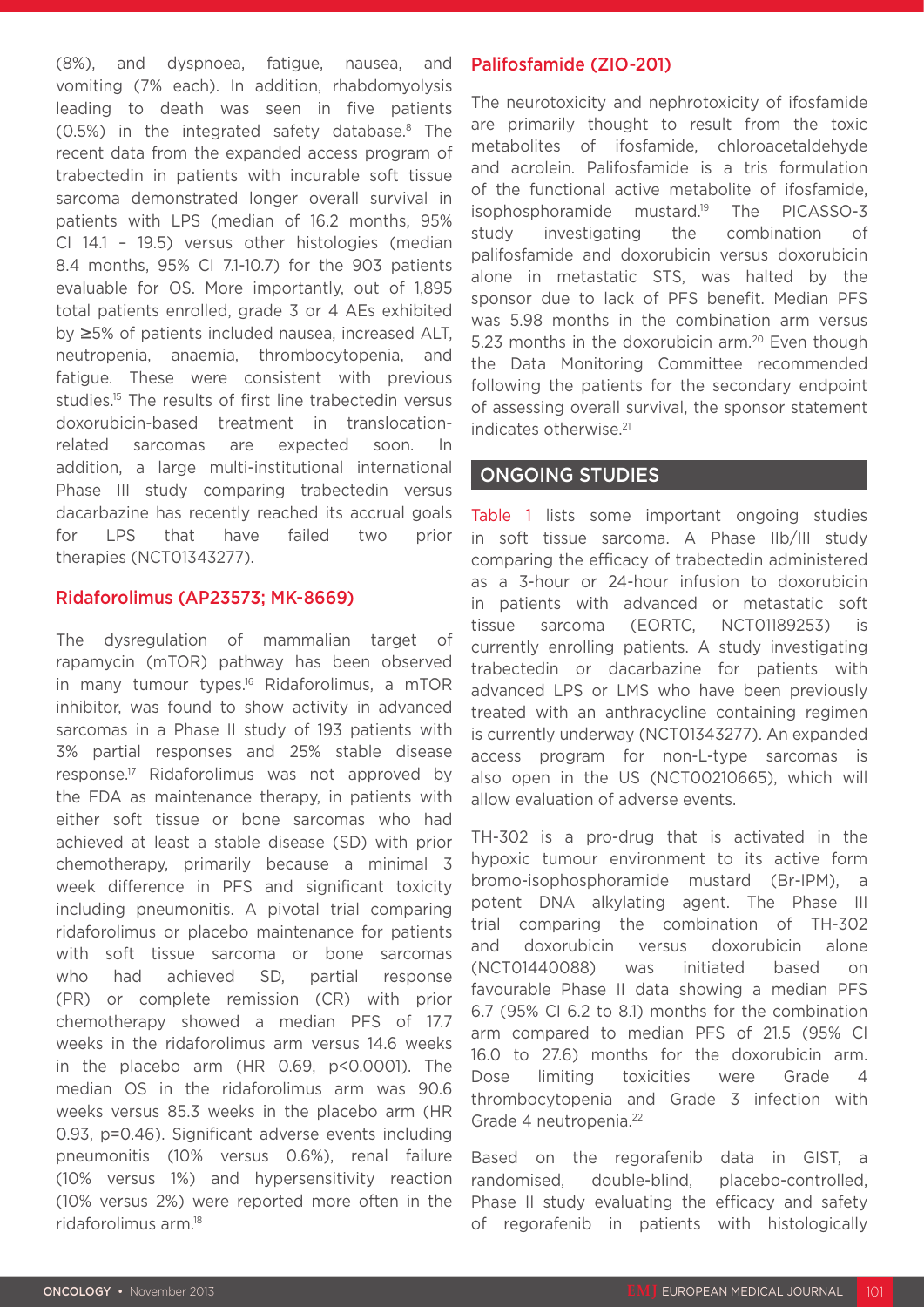#### Table 1. Important ongoing clinical studies in soft tissue sarcoma.

| Investigation                                                   | STS type                                            | <b>Primary End-</b><br>point | Line of therapy           | <b>NCI clinicaltrials.</b><br>gov# |
|-----------------------------------------------------------------|-----------------------------------------------------|------------------------------|---------------------------|------------------------------------|
| TH-302 and<br>doxorubicin versus<br>doxorubicin                 | STS excluding<br><b>GIST</b>                        | <b>OS</b>                    | First                     | NCT01440088                        |
| Trabectedin versus<br>doxorubicin                               | Chemosensitive<br>STS subtypes                      | <b>PFS</b>                   | First                     | <b>EORTC</b><br>NCT01189253        |
| Trabectedin versus<br>dacarbazine                               | Liposarcoma and<br>leiomyosarcoma                   | <b>OS</b>                    | Second                    | NCT01343277                        |
| Gemcitabine +<br>Pazopanib versus<br>Gemcitabine +<br>docetaxel | STS excluding<br>LPS, bone sar-<br>coma<br>and GIST | <b>PFS</b>                   | Second                    | NCT01593748                        |
| Cabazitaxel versus<br>prolonged infusional<br>ifosfamide        | Dedifferentiated<br><b>LPS</b>                      | <b>PFS</b>                   | Second                    | <b>EORTC</b><br>NCT01913652        |
| Regorafenib versus<br>placebo                                   | LPS, LMS, synovial<br>sarcoma                       | <b>PFS</b>                   | Second                    | NCT01900743                        |
| Eribulin versus<br>dacarbazine                                  | LMS and<br>adipocytic<br>sarcoma                    | <b>OS</b>                    | Third                     | NCT01327885                        |
| Trabectedin<br>(open access)                                    | Non L-type STS                                      | Adverse events               | After standard<br>therapy | NCT00210665                        |

proven metastatic and/or unresectable soft tissue sarcoma (STS) after failure or intolerance to doxorubicin (or other anthracycline) is currently recruiting patients (NCT01900743).

Previous studies indicate that the incidence of somatic p53 gene mutation is low in most sarcomas (<20%).<sup>23</sup> Mouse double minute 2 homolog (MDM2) binds and inactivates p53 thereby promoting the ubiquitination and proteasomal degradation. The Phase II study evaluating the MDM2 inhibitor from Roche in soft tissue sarcomas (NCT01605526) was recently completed, with data from the study expected to be released in the near future. Another approach to inhibit the export of p53 and other tumour suppressor proteins could involve the use of nuclear export inhibitors. KPT330, an inhibitor of nuclear export is currently undergoing Phase I testing in soft tissue sarcomas (NCT01896505).

The FDA approval of sipuleucel-T (PROVENGE®) and CTLA-4 antibody ipilimumab (YERVOY™) for metastatic castration resistant prostate cancer

and late-stage melanoma respectively has renewed interest in exploring immunomodulatory therapy for the treatment of STS. In addition, there has been a renaissance in the immunotherapy trials with programmed death 1 (PD-1) protein, a T cell co-inhibitory receptor, and one of its ligands, PD-L1 and the promising data in melanoma and non-small cell lung cancer.24,25 Since the clinical trial of inhaled GM-CSF for osteosarcoma patients with recurrent lung metastasis showed no significant clinical benefit or even an immune response,26 there are not many investigations of immunotherapies in STS. A current ongoing study from the University of Miami is investigating the use of adjuvant vaccination with autologous dendritic cells with our without gemcitabine (to inhibit myeloid derived suppressor cells) is currently recruiting patients (NCT01803152). In addition, a clinical trial using autologous, activated dendritic cells for intra-tumoural injection for all solid tumours has been initiated across multiples sites in the US that is open to STS patients as well (NCT01882946).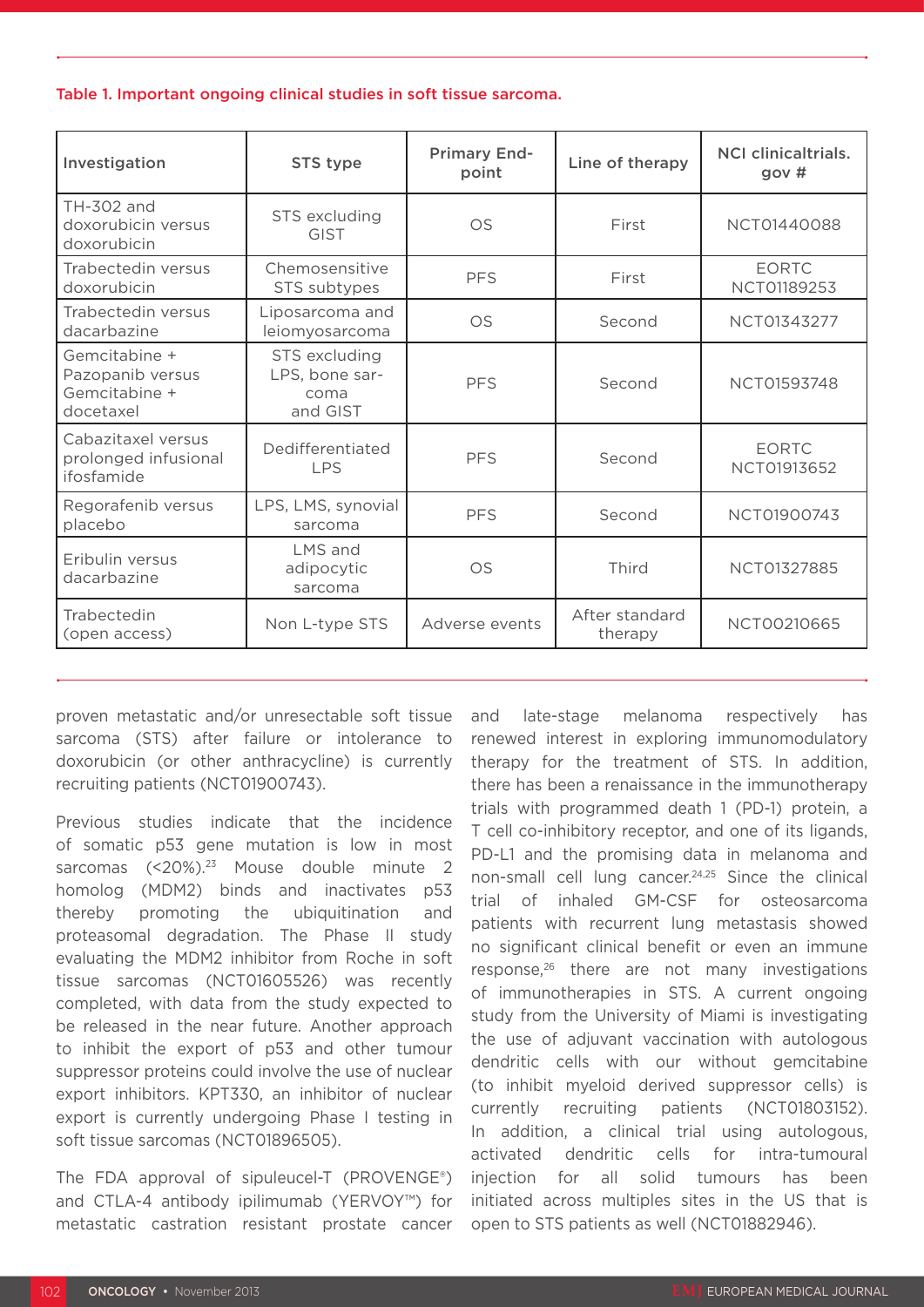Mifamurtide (Mepact), also known as liposomal muramyl tripeptide phosphatidylethanolamine (L-MTP-PE), is an activator of macrophages and monocytes and has been approved for the treatment of osteosarcoma in Europe but not in the USA. The clinical trials in patients with osteosarcomaresulted in 8% and 13% improvement in 6 and 5-year overall survivals, when added to chemotherapy in non-metastatic and metastatic patients with osteosarcoma, respectively.27

Recent advances in the understanding of molecular pathways underlying the pathogenesis of soft tissue sarcomas have identified various genes that are overexpressed in different STS subtypes. These include MDM2 gene amplification in well-differentiated and de-differentiated LPS,<sup>28</sup> NAB2-STAT6 translocation in solitary fibrous tumour,29 angiopoietin-TIE pathway in angiosarcoma,<sup>30</sup> BCL-2 overexpression in synovial sarcoma.<sup>31</sup> CDK-4 amplification in alveolar rhabdomyosarcoma,32 ALK aberrations in rhabdomyosarcoma, $33$  and lack of arginosuccinate synthase in various sarcomas.<sup>34</sup>

#### CONCLUSION

The tremendous advances in our understanding of tumour biology at the 'multi-omic' level that includes the genomic, proteomic, transcriptomic, and the post-transcriptomic levels has brought to forefront novel cellular pathways, aberrations and targets for therapeutic intervention across multiple adult tumour types. However, the wideranging diversity of STS subtypes, both from a histologic as well as a molecular perspective and the rarity has hindered our understanding of the disease and the ability to develop more effective therapies. Doxorubicin held the distinction of being the only FDA-approved drug in STS for over two decades. The approval of pazopanib is a significant incremental advance, and provides an important treatment option for patients who progress on doxorubicin (with or without ifosfamide). Soft tissue sarcomas still represent a significant unmet medical need. Ongoing clinical studies along with advances in immunotherapy and targeted therapies offer the potential for more effective treatment strategies in the future.

#### REFERENCES

1. Howlader N et al (eds). SEER Cancer Statistics Review, 1975-2010, National Cancer Institute. Bethesda, MD, http:// seer.cancer.gov/csr/1975\_2010/, based on November 2012 SEER data submission, posted to the SEER web site, April 2013.

2. NCCN Clinical Practice Guidelines Sarcoma. (http://www.nccn.org/ professionals/physician\_gls/f\_guidelines. asp) (accessed 9th September, 2013).

3. Hensley ML et al. Gemcitabine and docetaxel in patients with unresectable leiomyosarcoma: results of a phase II trial. J Clin Oncol. 2002;20(12):2824-31.

4. Maki RG et al. Randomized phase II study of gemcitabine and docetaxel compared with gemcitabine alone in patients with metastatic soft tissue sarcomas: results of sarcoma alliance for research through collaboration study 002 [corrected]. J Clin Oncol. 2007;25(19):2755-63.

5. Patel SR et al. Phase II clinical investigation of gemcitabine in advanced soft tissue sarcomas and window evaluation of dose rate on gemcitabine triphosphate accumulation. J Clin Oncol. 2001;19(15):3483-9.

6. Pautier P et al. Randomized multicenter and stratified phase II study of gemcitabine alone versus gemcitabine and docetaxel in patients with metastatic or relapsed leiomyosarcomas: a Federation Nationale des Centres de Lutte Contre le Cancer (FNCLCC) French Sarcoma Group Study (TAXOGEM study). Oncologist. 2012;17(9):1213-20.

7. Maki RG et al. Phase II study of sorafenib in patients with metastatic or recurrent sarcomas. J Clin Oncol. 2009;27(19):3133-  $40.$ 

8. George S et al. Multicenter phase II trial of sunitinib in the treatment of nongastrointestinal stromal tumor sarcomas. J Clin Oncol. 2009;27(19):3154-  $60.$ 

9. van der Graaf WT et al. Pazopanib for metastatic soft-tissue sarcoma (PALETTE): a randomised, double-blind, placebo-controlled phase 3 trial. Lancet. 2012;379(9829):1879-86.

10. George S et al. Efficacy and safety of regorafenib in patients with metastatic and/or unresectable GI stromal tumor after failure of imatinib and sunitinib: a multicenter phase II trial. J Clin Oncol. 2012;30(19):2401-7.

11. García-Del-Muro X et al. Randomized phase II study comparing gemcitabine plus dacarbazine versus dacarbazine alone in patients with previously treated soft tissue sarcoma: a Spanish group for research on sarcomas study. J Clin Oncol.

#### 2011;29(18):2528-33.

12. D'Incalci M et al. Preclinical and clinical results with the natural marine product ET-743. Expert Opin Investig Drugs. 2003;12(11):1843-53.

13. Grosso F et al. Efficacy of trabectedin (ecteinascidin-743) in advanced pretreated myxoid liposarcomas: a retrospective study. Lancet Oncol. 2007;8(7):595-602.

14.http://www.ema.europa.eu/ema/ index.jsp?curl=pages/medicines/human/ medicines/000773/human\_med\_001165. jsp (EPAR - Yondelis) (accessed 9th September, 2013).

15. Samuels BL et al. Clinical outcomes and safety with trabectedin therapy in patients with advanced soft tissue sarcomas following failure of prior chemotherapy: results of a worldwide expanded access program study. Ann Oncol. 2013;24(6):1703-9.

16. Wan X et al. The biology behind mTOR inhibition in sarcoma. Oncologist. 2007;12(8):1007-18.

17. Chawla SP et al. Updated results of a phase II trial of AP23573, a novel mTOR inhibitor, in patients (pts) with advanced soft tissue or bone sarcoma. J Clin Oncol. 2006;24(suppl18):9505a.